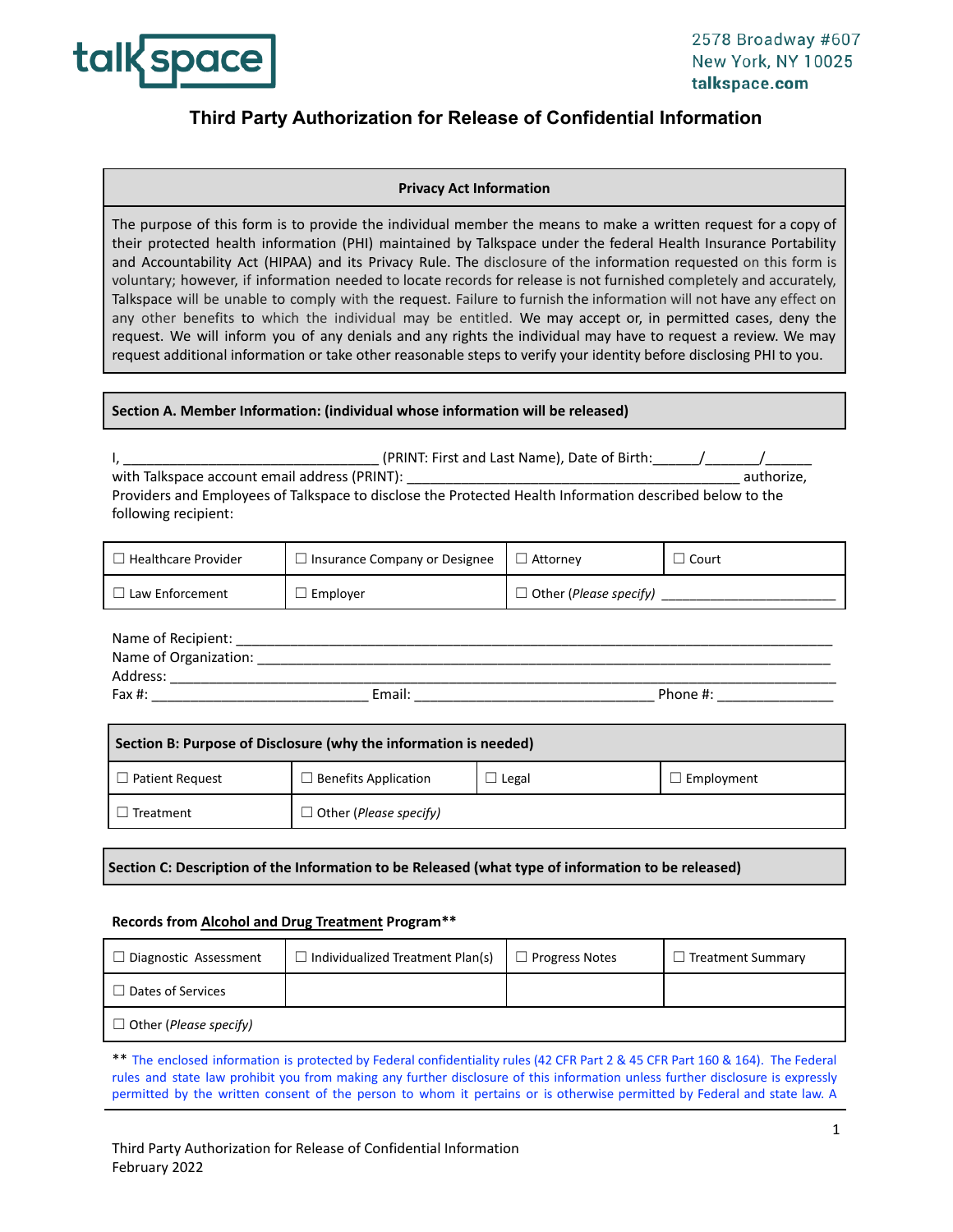

## **Third Party Authorization for Release of Confidential Information**

general authorization for the release of medical or other information is not sufficient for this purpose. 42 CFR Part 2 restricts any use of the information to criminally investigate or prosecute any alcohol or drug abuse client.

#### **Records from Counseling Services**

| $\Box$ Diagnostic Assessments | Individualized Treatment Plan(s) $\Box$ Progress Notes | Treatment Summary |
|-------------------------------|--------------------------------------------------------|-------------------|
| $\Box$ Dates of Services      |                                                        |                   |
| Other                         |                                                        |                   |

#### **Records from Psychiatric Services**

| Psychiatric Evaluations | $\Box$ Individualized Treatment Plan(s) | $\Box$ Progress Notes | $\Box$ Treatment Summary |
|-------------------------|-----------------------------------------|-----------------------|--------------------------|
| Dates of Services       | Medication History                      |                       |                          |
| Other                   |                                         |                       |                          |

#### **Time Period and Restrictions** (select all that apply)

| ,From: _____/_______/________ To: ______<br>: OR<br>From: /<br>To: Present |  |  |
|----------------------------------------------------------------------------|--|--|
| Specific information that may NOT be disclosed ( <i>Please specify</i> ):  |  |  |

#### **Expiration**

This authorization shall be in effect until **\_\_\_\_\_\_\_/\_\_\_\_\_\_\_/\_\_\_\_\_\_\_.**

If no date is provided, the authorization will expire one year from the date of signature below. I understand that I have the right to revoke this authorization, in writing at any time. I understand that revocation will not be effective *to the extent that any person or entity has already acted in reliance on my authorization.*

#### **I understand that**:

- The information disclosed is protected by law and may not be redisclosed by covered entities without my written authorization or as otherwise authorized by law. However, if the person or entity who receives this information is not subject to these laws then this information can be redisclosed without my authorization.
- This authorization may be revoked at any time through verbal or written notification, except to the extent that action has been taken in reliance on it.
- I have a right to receive a copy of this signed authorization.
- My refusal to sign this authorization will not affect my ability to obtain treatment, payment, enrollment or eligibility for benefits.

| <b>Signature of Patient or Representative</b> | Date |
|-----------------------------------------------|------|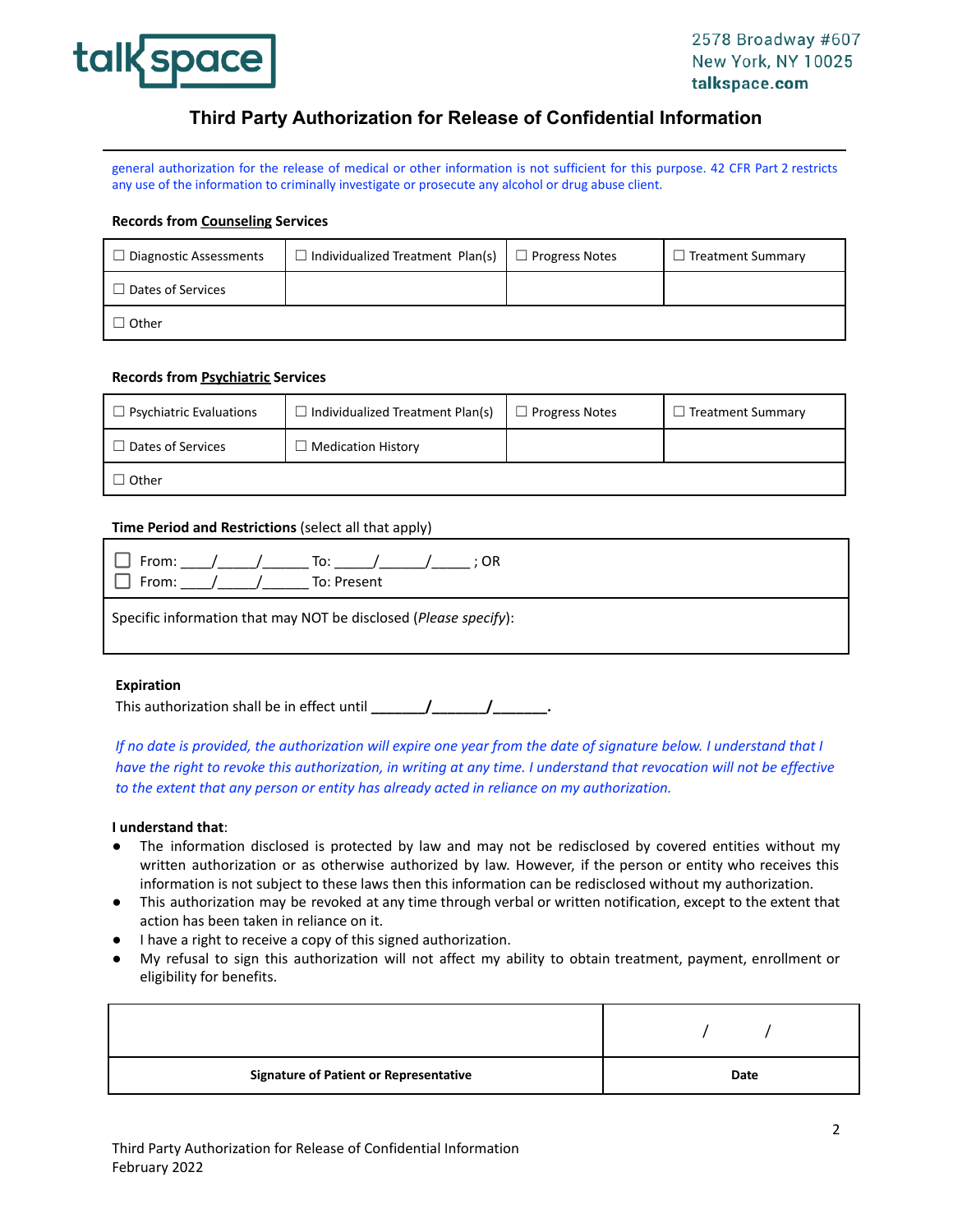

# **Third Party Authorization for Release of Confidential Information**

| <b>Printed name of Representative</b><br>(if applicable) | Relationship to the Patient (if applicable) | Signature of Minor (if applicable) |
|----------------------------------------------------------|---------------------------------------------|------------------------------------|